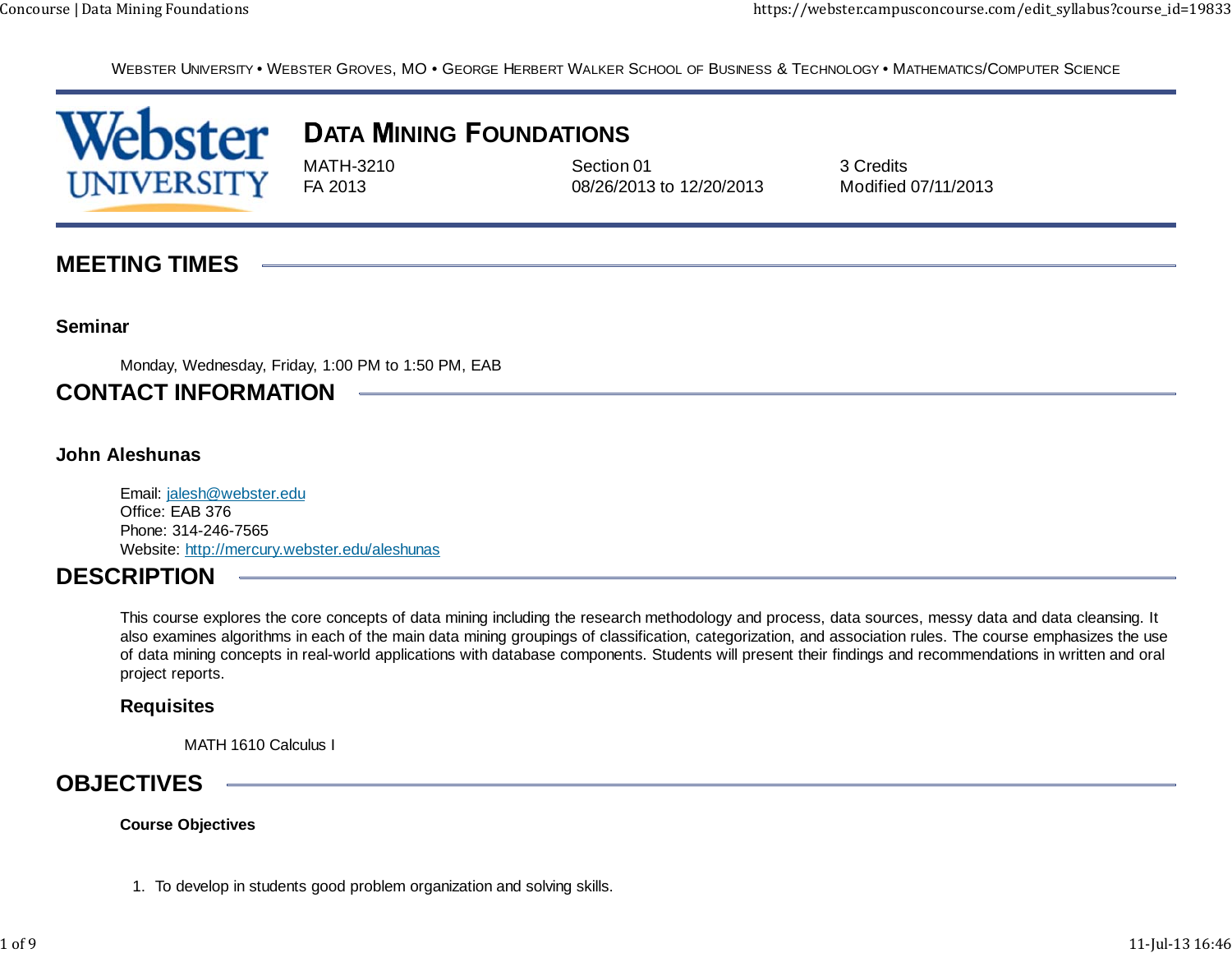- 1. To teach students, through experience accompanied by constructive feedback, to communicate their ideas orally in an organized and effective manner.
- 1. To teach students, through experience accompanied by constructive feedback, to communicate their ideas in writing in an organized and effective manner.
- 1. To develop in students the skill of critical analysis and critical thinking.
- 1. To familiarize students with the mathematical techniques and methods used in data mining.
- 1. To teach students how to apply data mining algorithms to solve practical problems.

### **OUTCOMES**

At the completion of this course, each student will be able to:

- 1. Demonstrate good problem organization and solving skills.
- 2. Communicate their ideas orally in an organized and effective manner in classroom discussion.
- 3. Communicate their ideas in writing in an organized and effective manner using Project Reports.
- 4. Choose and apply data mining algorithms that are appropriate to given problems or desired outcomes.
- 5. Describe the mathematical techniques and methods used in data mining and explain what problems they are best suited for.Conduct a research project using a chosen data mining technique and present a formal report on the outcome.

### **REQUIRED TEXTBOOK**

### **Data Mining: Introductory and Advanced Topics**

Author: DunhamPublisher: Prentice HallEdition: 2005ISBN: 978-0-13-088892-1

### **MATERIALS**

**Additional Required Textbook**

<u> The Communication of the Communication of</u>

### **How to Solve It : A New Aspect of Mathematical Method**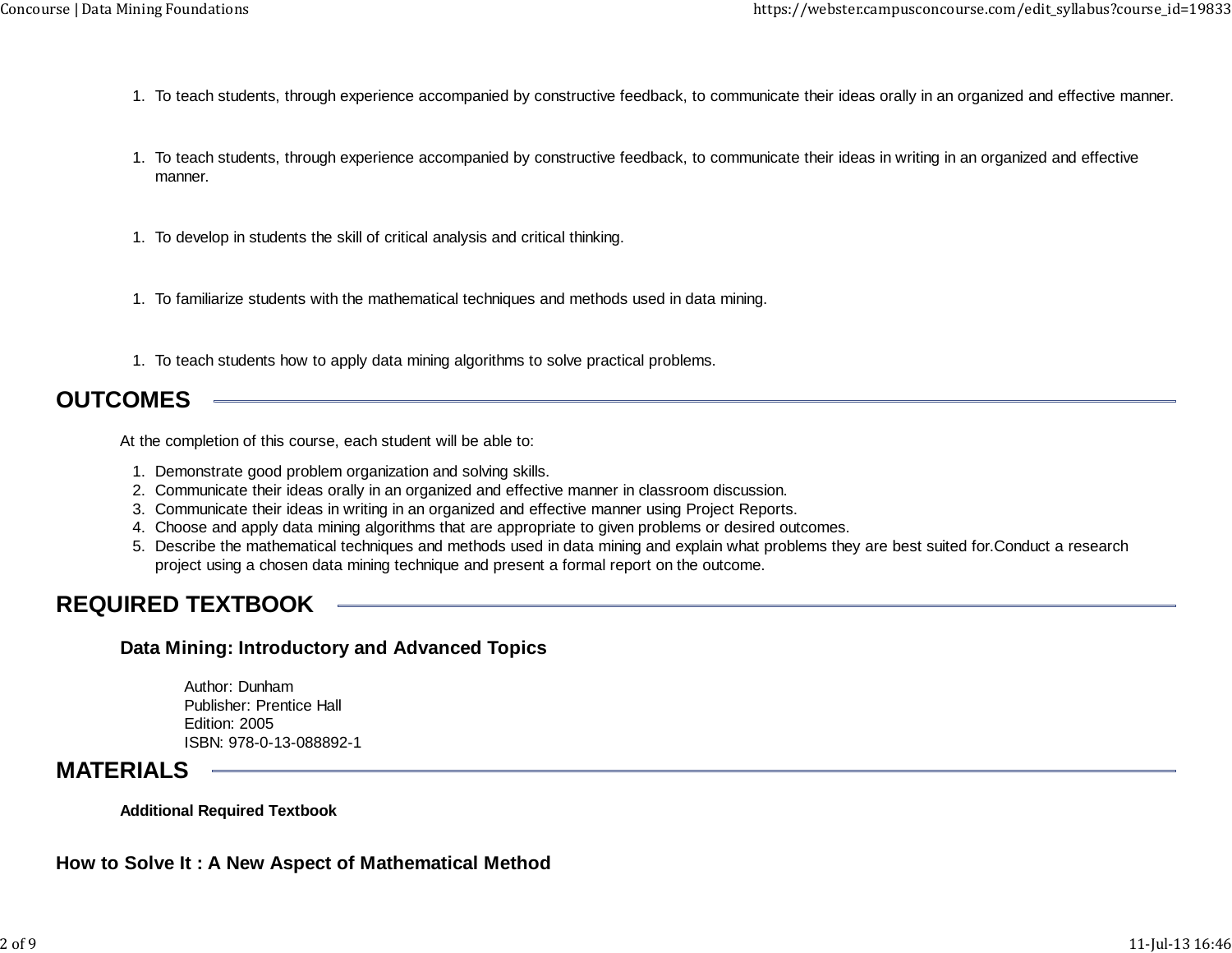Author: G. Polya Publisher: Princeton University Pres Edition: 2004ISBN: 978-4-87187-830-2

### **Additional Supporting Content**

The instructor will provide additional materials to augment the course texts with current published research

## **DELIVERABLES**

### **Exercises and Reports**

The course exercises will help you develop working knowledge and skills in research activities. Each exercise will incrementally introduce new capabilities and reinforce previously introduced concepts. The overall goal of these exercises is to prepare you for your course project work.

### **Research Project**

The individual research project provides you the opportunity to experiment with a selected data mining topic. You may select any research topic, subject to my approval. Remember, we are trying to gain competency in these techniques and algorithms and some areas, for example, where the problem domain is not constrained and well understood, may not be as productive as others. Additionally, I want to expose you to a variety of data mining topics.

You can will develop a working experiment with a data mining technique or algorithm and publish your findings in a report. You will conclude your project with a presentation in finals week.

This is a formal paper, and it requires a formal presentation. This is an opportunity for you to share your work with the class. Plan for a ten-minute presentation before questions and comments. Don't read your paper. Determine the most important and interesting parts of your paper for the presentation (three items at most). It is not necessary to include in your presentation everything in the paper, and in fact, there will not be time to do so. You may use overhead transparencies or other aids in you presentation.

## **EVALUATION**

### **Criteria**

### **The UNDERGRADUATE catalog provides these guidelines and grading options:**

- **A, A-** superior work in the opinion of the instructor
- **B+, B, B-** good work in the opinion of the instructor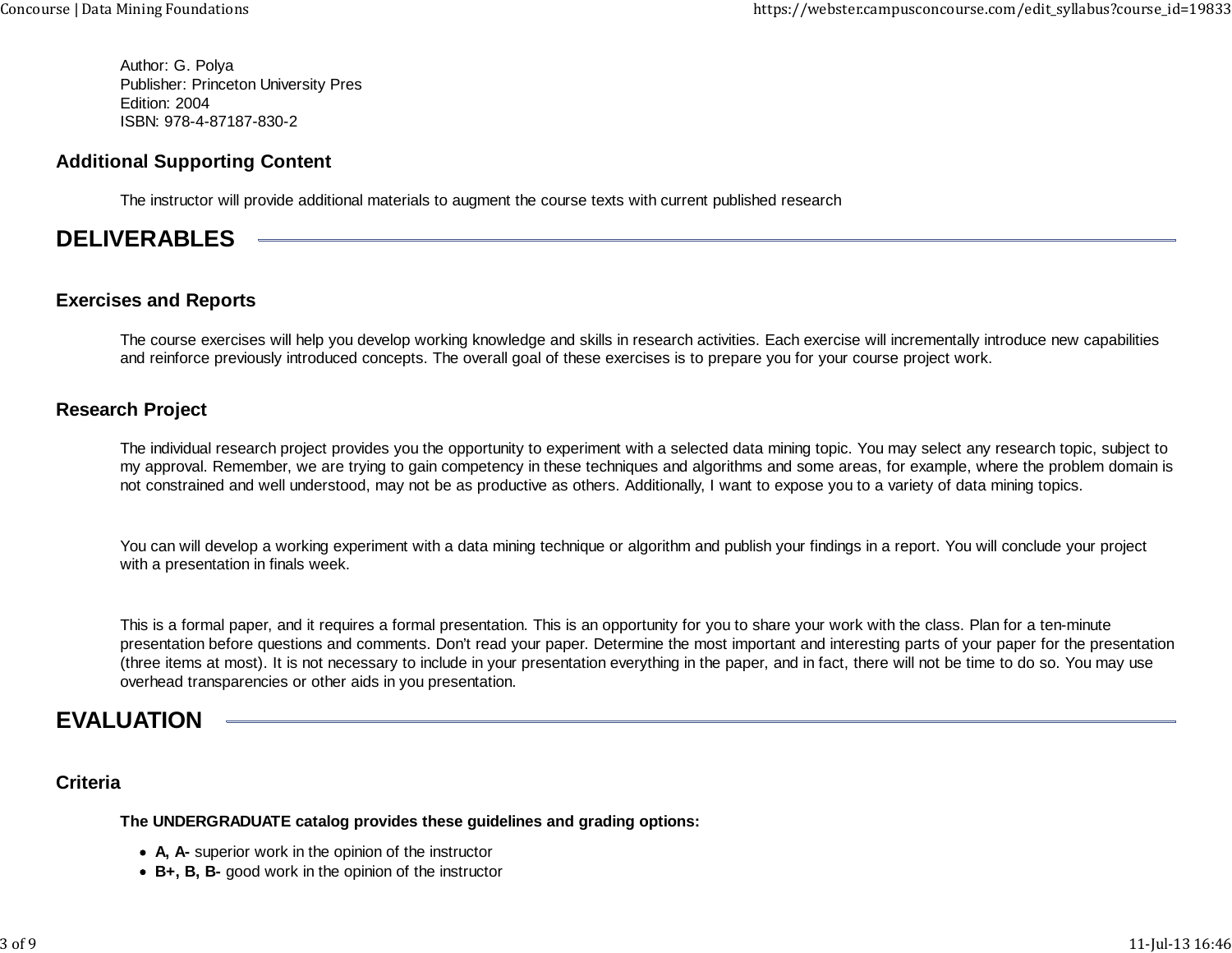- **C+, C, C-** satisfactory work in the opinion of the instructor
- **D+, D** passing, but less than satisfactory work in the opinion of the instructor
- **I** incomplete work in the opinion of the instructor
- **ZF** An incomplete which was not completed within one year of the end of the course
- **F** unsatisfactory work in the opinion of the instructor; no credit is granted
- **W** withdrawn from the course
- **IP** course in progress
- NR not reported for the course
- Z a temporary designation given by the registrar indicating that the final grade has not been submitted by the instructor. When the final grade is filed in the Office of the Registrar, that grade will replace the Z.

Your grade will be compiled from each of the class evaluation components in the following proportions:

| <b>Exercises and Reports</b>        | 60%  |
|-------------------------------------|------|
| <b>Research Project</b>             | 25%  |
| <b>Attendance and Participation</b> | 15%  |
| Total                               | 100% |

The course grading scale is:

| 93 to 100% | А  |
|------------|----|
| 90 to 92%  | А- |
| 87 to 89%  | B+ |
| 83 to 86%  | В  |
| 80 to 82%  | в- |
| 77 to 79%  | C+ |
| 73 to 76%  | С  |
| 70 to 72%  | င- |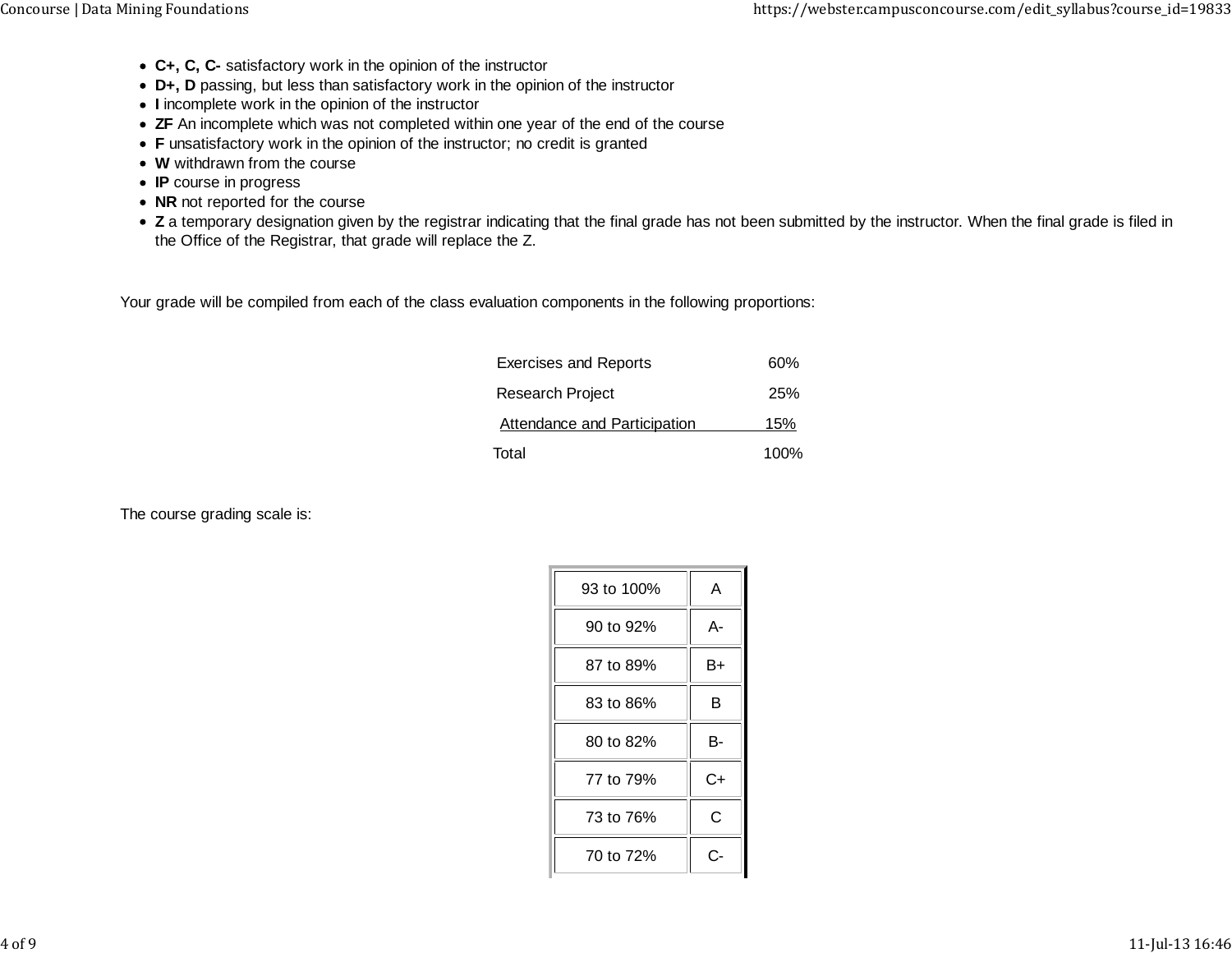| 60 to 69% | D |
|-----------|---|
| Below 60% | ⊏ |

## **COURSE POLICIES**

#### **Attendance**

Attendance will be taken at each class meeting. Attendance is required. Please notify me in advance of schedule problems. You will be responsible for all material covered in class as well as in the textbook. If you are absent, you should make arrangements with another student for class notes and with me for any class handouts. **Excessive absences will reduce a student's grade for the course**.

#### **Assignments**

Assignments are due at the beginning of class. Reading assignments should be completed **before** class on the related topic to enable you to bring questions to class and gain more from the class discussions.

## **INSTITUTIONAL POLICIES**

University policies are provided in the current course catalog and course schedules. They are also available on the university website. This class is governed by the university's published policies. The following policies are of particular interest:

#### **Academic Honesty**

The university is committed to high standards of academic honesty. Students will be held responsible for violations of these standards. Please refer to the university's academic honesty policies for a definition of academic dishonesty and potential disciplinary actions associated with it.

#### **Drops and Withdrawals**

Please be aware that, should you choose to drop or withdraw from this course, the date on which you notify the university of your decision will determine the amount of tuition refund you receive. Please refer to the Add/Drop/Withdraw section of the academic catalog for further information and to find the deadlines for dropping a course with a full refund and for withdrawing form a course with a partial refund.

### **Special Services**

If you have registered as a student with a documented disability and are entitled to classroom or testing accomodations, please inform the instructor at the beginning of the course of the accommodations you will require in this class so that these can be provided.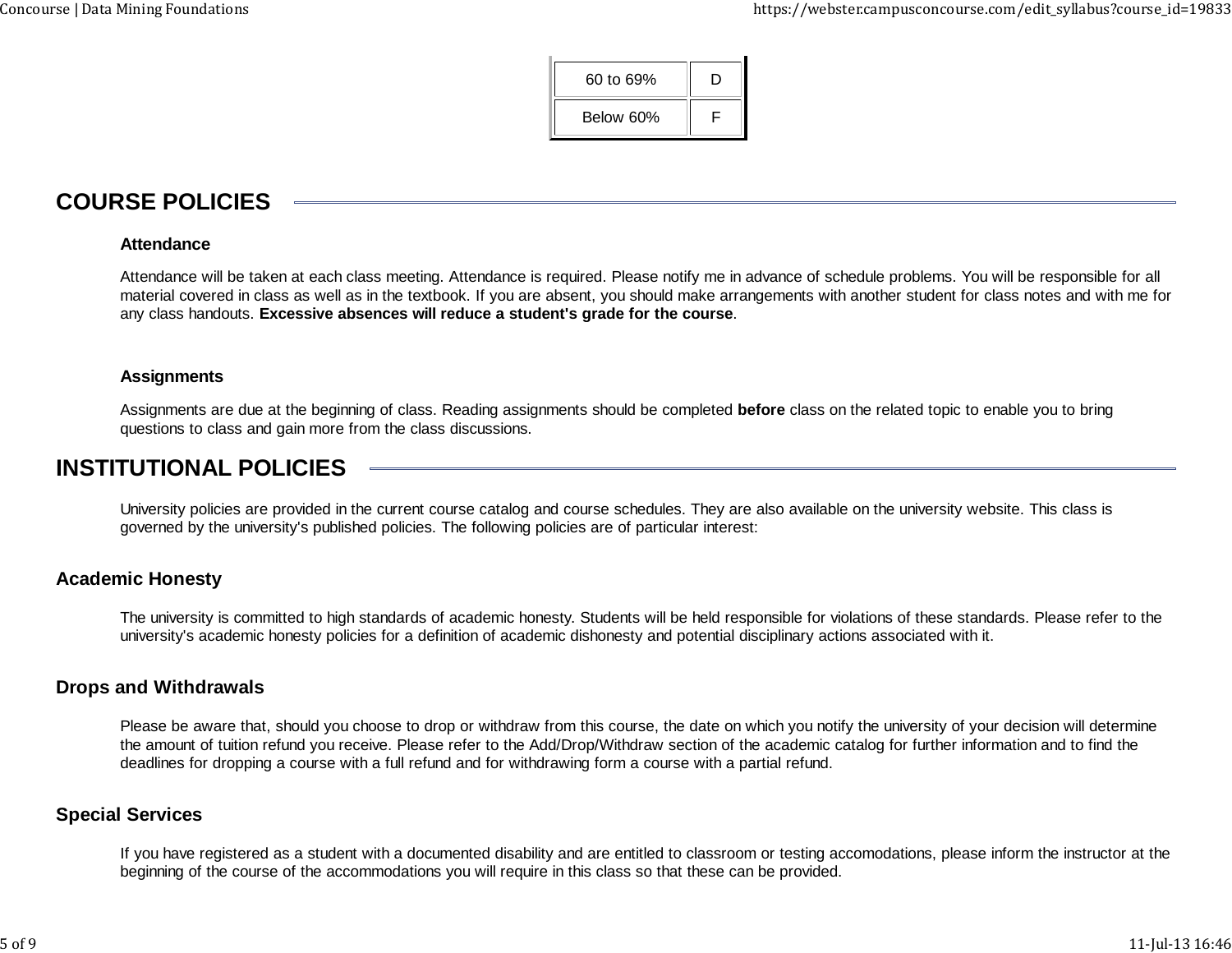### **Disturbances**

Since every student is entitled to full participation in class without interruption, disruption of class by inconsiderate behavior is not acceptable. Students are expected to treat the instructor and other students with dignity and respect, especially in cases where a diversity of opinion arises. Students who engage in disruptive behavior are subject to disciplinary action, including removal from the course.

### **Grading**

Please refer to the most recent academic catalog for information on the Webster University grading policy.

#### **Student Assignments Retained**

From time to time, student assignments or projects will be retained by The Department for the purpose of academic assessment. In every case, should the assignment or project be shared outside the academic Department, the student's name and all identifying information about that student will be redacted from the assignment or project.

### **Contact Hours for this Course**

It is essential that all classes meet for the full instructional time as scheduled. A class cannot be shortened in length. If a class session is cancelled for any reason, the content must be covered at another time.

### **SCHEDULE**

| When   | <b>Topic</b> | <b>Notes</b>                              |  |
|--------|--------------|-------------------------------------------|--|
|        |              |                                           |  |
| Week 1 | Introduction | Introduction                              |  |
|        |              | "How to Solve It" list                    |  |
|        |              | <b>Computational Issues</b>               |  |
|        |              |                                           |  |
|        |              |                                           |  |
| Week 2 | Concepts     | Algorithms vs. Heuristics                 |  |
|        |              | Problem Organization and Planning Process |  |
|        |              |                                           |  |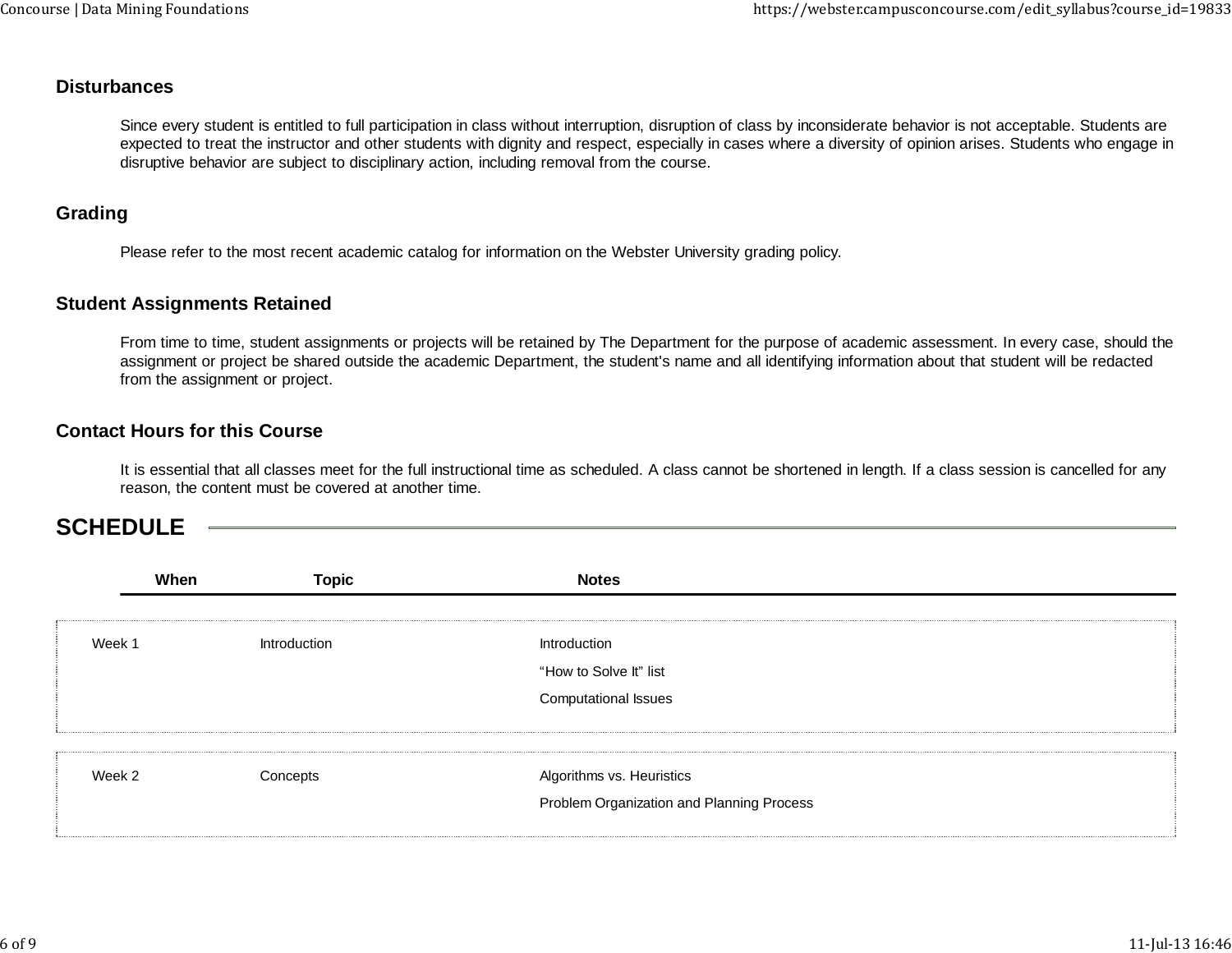| Week 3 | <b>Decision Support Systems</b> | Data Mining Overview<br>Database Systems<br><b>Decision Support Systems</b><br>Data Warehousing |
|--------|---------------------------------|-------------------------------------------------------------------------------------------------|
| Week 4 | Data Analysis                   | <b>Statistical Data Mining</b><br>Data Analysis<br>Data Scrubbing<br>Bayesian Analysis          |
| Week 5 | Data Analysis                   | <b>Statistical Data Mining</b><br><b>Hypothesis Testing</b><br>Regression<br>Correlation        |
| Week 6 | Classification                  | Classification<br><b>Bayesian Classification</b><br>K Nearest Neighbors Algorithm               |
| Week 7 | Classification                  | Classification<br>ID <sub>3</sub><br>CART<br>Neural Network Supervised Learning                 |
| Week 8 | Clustering                      | Clustering                                                                                      |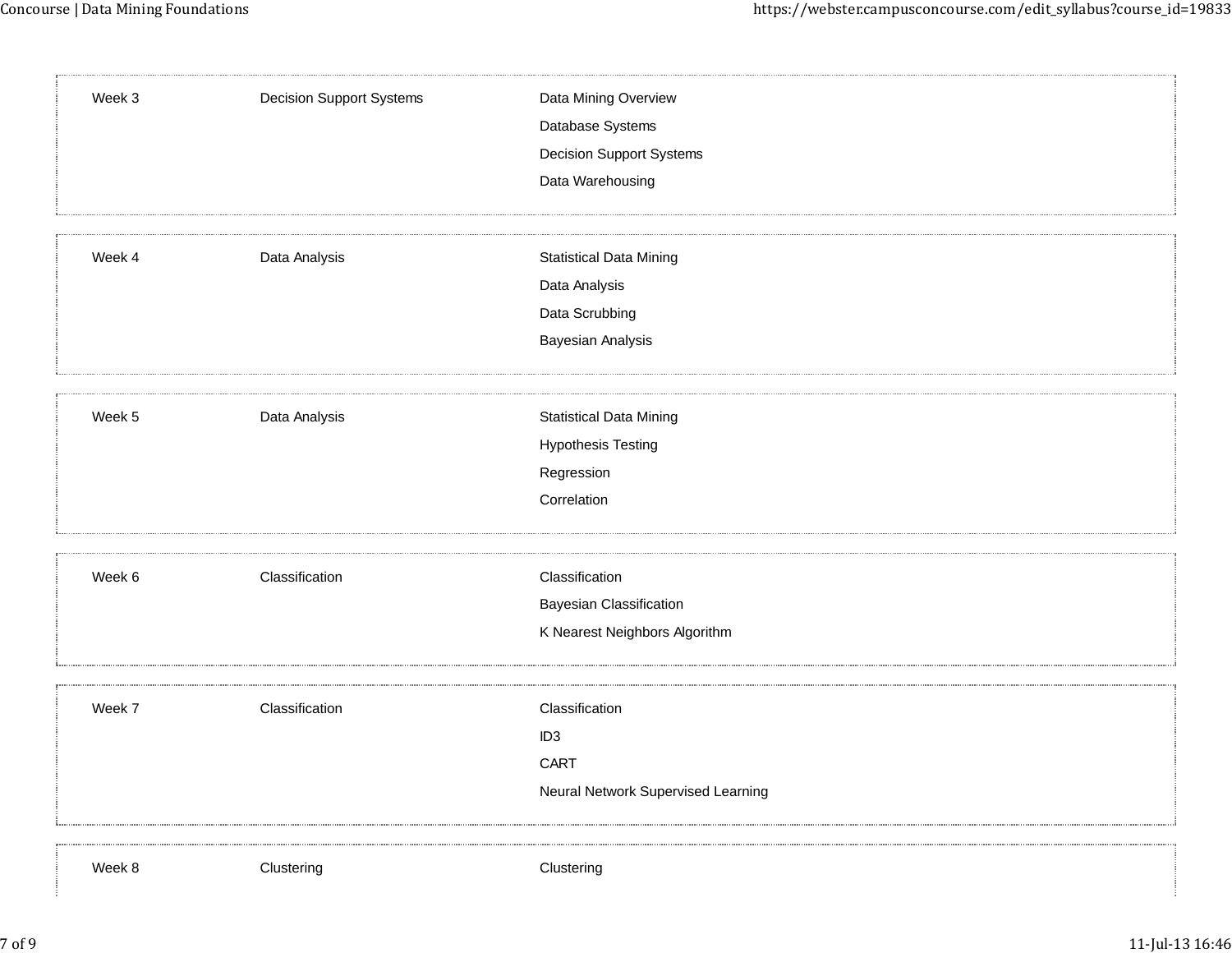|         |                          | <b>Squared Error Clustering</b>       |
|---------|--------------------------|---------------------------------------|
|         |                          | K-Means Clustering                    |
|         |                          | <b>Nearest Neighbor Clustering</b>    |
|         |                          |                                       |
|         |                          |                                       |
| Week 9  | Clustering               | Clustering                            |
|         |                          | Clustering with Genetic Algorithms    |
|         |                          | Self-Organizing Map                   |
|         |                          |                                       |
| Week 10 | <b>Association Rules</b> | <b>Association Rules</b>              |
|         |                          | <b>Basic Algorithms</b>               |
|         |                          | Parallel and Distributed Algorithms   |
|         |                          |                                       |
|         |                          |                                       |
| Week 11 | <b>Association Rules</b> | <b>Association Rules</b>              |
|         |                          | Advanced Association Rule Techniques  |
|         |                          | Measuring the Quality of Rules        |
|         |                          |                                       |
| Week 12 | <b>Neural Networks</b>   | <b>Neural Networks</b>                |
|         |                          | <b>Biological Foundations</b>         |
|         |                          | <b>Activation Functions</b>           |
|         |                          | Learning Optimization                 |
|         |                          |                                       |
| Week 13 | Machine Learning         | Machine Learning                      |
|         |                          | Learning and Memory Models            |
|         |                          | <b>Supervised Learning Algorithms</b> |
|         |                          |                                       |